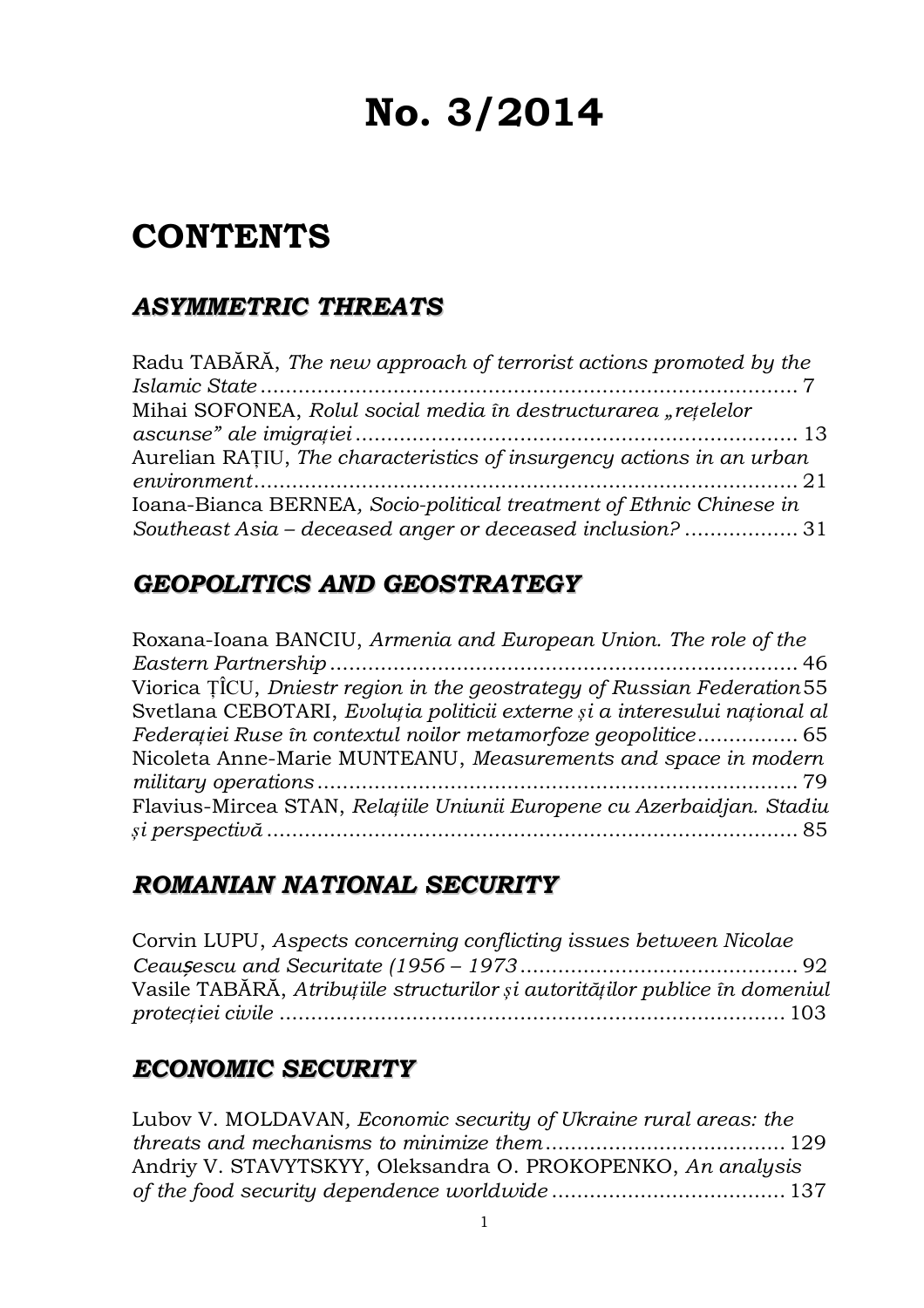## *BOOK REVIEWS*

Iulia CRĂCIUN, *Political Science, International Relations and Security Studies. International Conference Proceedings – The VIIIth Edition (Sibiu, May 23-25, 2014), Editura Universității "Lucian Blaga" din Sibiu, 2014* (coord. Stelian Scăunaș, Vasile Tabără, Eugen Străuțiu)................................................147

## *EVENTS*

| The Transnistrian Conflict Analysis Laboratory of Lucian Blaga University |  |  |
|---------------------------------------------------------------------------|--|--|
| of Sibiu - Development as solution for reconciliation the Transnsitrian   |  |  |
|                                                                           |  |  |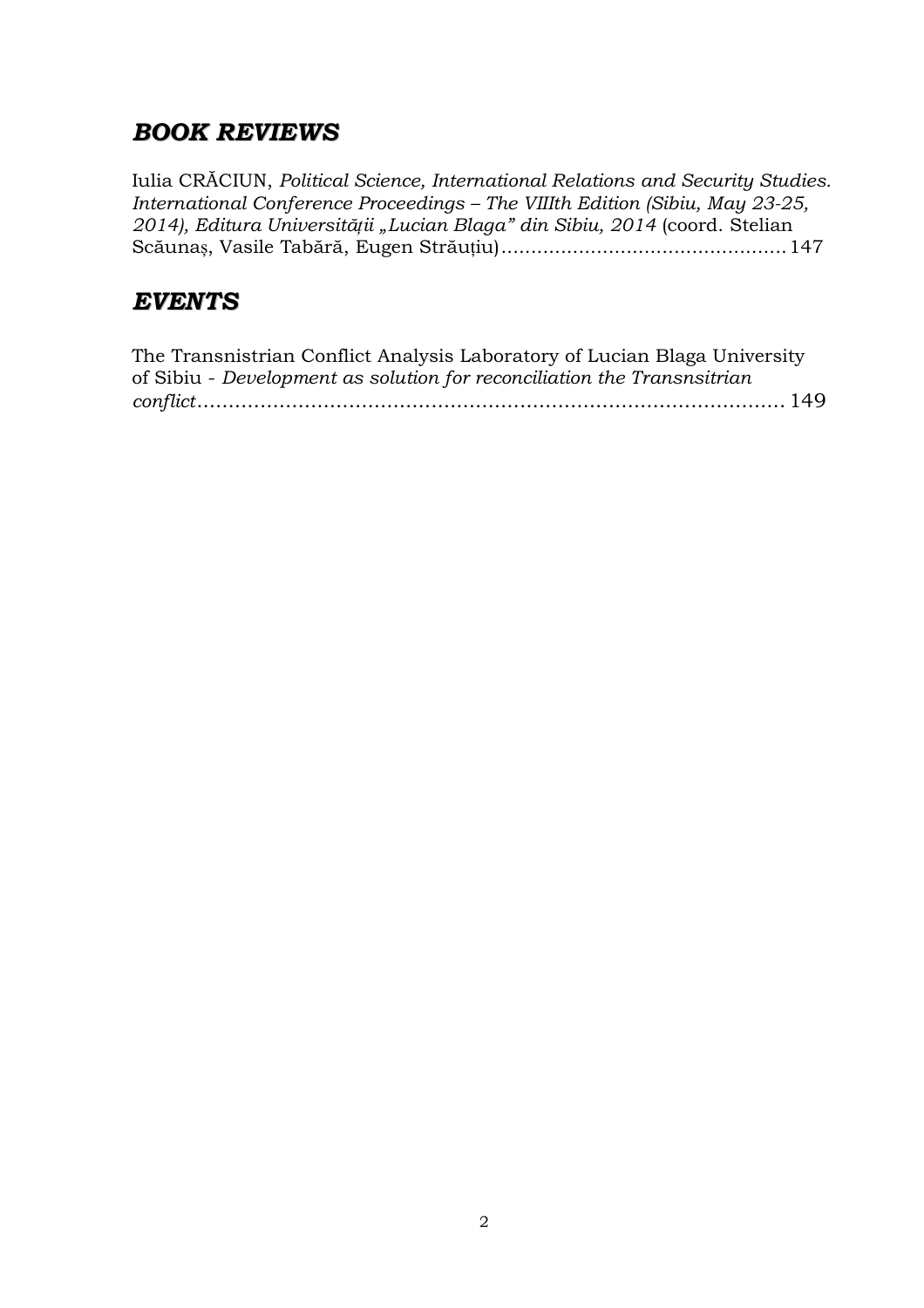#### **THE NEW APPROACH OF TERRORIST ACTIONS PROMOTED BY THE ISLAMIC STATE**

| <b>Title:</b>                                          | THE NEW APPROACH OF TERRORIST ACTIONS PROMOTED                                                                                                                                                                                                                                                                                                                                                                                                                                                                                                                                                                                                                                                                                                                                                                                                                                                                                                                                       |
|--------------------------------------------------------|--------------------------------------------------------------------------------------------------------------------------------------------------------------------------------------------------------------------------------------------------------------------------------------------------------------------------------------------------------------------------------------------------------------------------------------------------------------------------------------------------------------------------------------------------------------------------------------------------------------------------------------------------------------------------------------------------------------------------------------------------------------------------------------------------------------------------------------------------------------------------------------------------------------------------------------------------------------------------------------|
|                                                        | <b>BY THE ISLAMIC STATE</b>                                                                                                                                                                                                                                                                                                                                                                                                                                                                                                                                                                                                                                                                                                                                                                                                                                                                                                                                                          |
| Abstract:                                              | We perceive lately a reorientation of the representatives of the Islamic<br>State towards the orchestration actions that have a major psychological<br>impact on the Western population. These actions start from the correct<br>premise that the Western public is more sensitive to images/records of a<br>person's decapitation – they have a bigger psychological impact than<br>watching a car being detonated in a crowded place.<br>Such actions also take place against people in Syria, Iraq and Libya, on a<br>larger scale and with the same purpose $-$ to spread fear amongst<br>opponents and to punish them. From this point of view, we can state that<br>decapitations and other actions with similar psychological impact have<br>become the trademark of the Islamic State.<br>The organization chooses carefully its target-public, a fact that is visible in<br>the increase of the jihad's propaganda over the Internet, which is very<br>difficult to tackle. |
| <b>Keywords:</b>                                       | Terrorism, Islamic State, crimes, propaganda, jihadists                                                                                                                                                                                                                                                                                                                                                                                                                                                                                                                                                                                                                                                                                                                                                                                                                                                                                                                              |
| Contact<br>details of the<br>authors:                  | E-mail: radutabara@yahoo.com                                                                                                                                                                                                                                                                                                                                                                                                                                                                                                                                                                                                                                                                                                                                                                                                                                                                                                                                                         |
| <b>Institutional</b><br>affiliation of<br>the authors: | "Carol I" National University of Defence, Bucharest                                                                                                                                                                                                                                                                                                                                                                                                                                                                                                                                                                                                                                                                                                                                                                                                                                                                                                                                  |
| <b>Institutions</b><br>address:                        | Panduri Road, No. 68-72, Sector 5, București; Phone +40-21-3194880,<br>Fax: +40-21-3194866, e-mail: public@unap.ro, web: http://www.unap.ro                                                                                                                                                                                                                                                                                                                                                                                                                                                                                                                                                                                                                                                                                                                                                                                                                                          |

*Mihai SOFONEA*

*Academia Naţională de Informaţii "Mihai Viteazul" - Bucureşti*

#### **ROLUL SOCIAL MEDIA ÎN DESTRUCTURAREA "REȚELELOR ASCUNSE" ALE IMIGRAȚIEI**

| Title:    | THE ROLE OF SOCIAL MEDIA IN DISRUPTING THE "DARK                             |
|-----------|------------------------------------------------------------------------------|
|           | <b>NETWORKS" OF IMMIGRATION*</b>                                             |
| Abstract: | Once the internet changed the world as we knew it. Now the world is          |
|           | changing the internet especially by using the social media. Criticism of     |
|           | Facebook's privacy policy is on the rise. Now society has overruled their    |
|           | freewheeling ethic, the notion of the internet as an unregulated sphere      |
|           | evaporates and it becomes a battle field in order to gain supremacy over the |
|           | information flows. Disrupting the immigration dark networks using the        |
|           | social media is one of the latest directions intelligence and police workers |
|           | are trying to coordinate against the "dark web users". The term dark         |
|           | network is typically used to refer to groups such as arms traffickers,       |
|           | terrorists, gangs but can be applied to illegal immigration groups as well.  |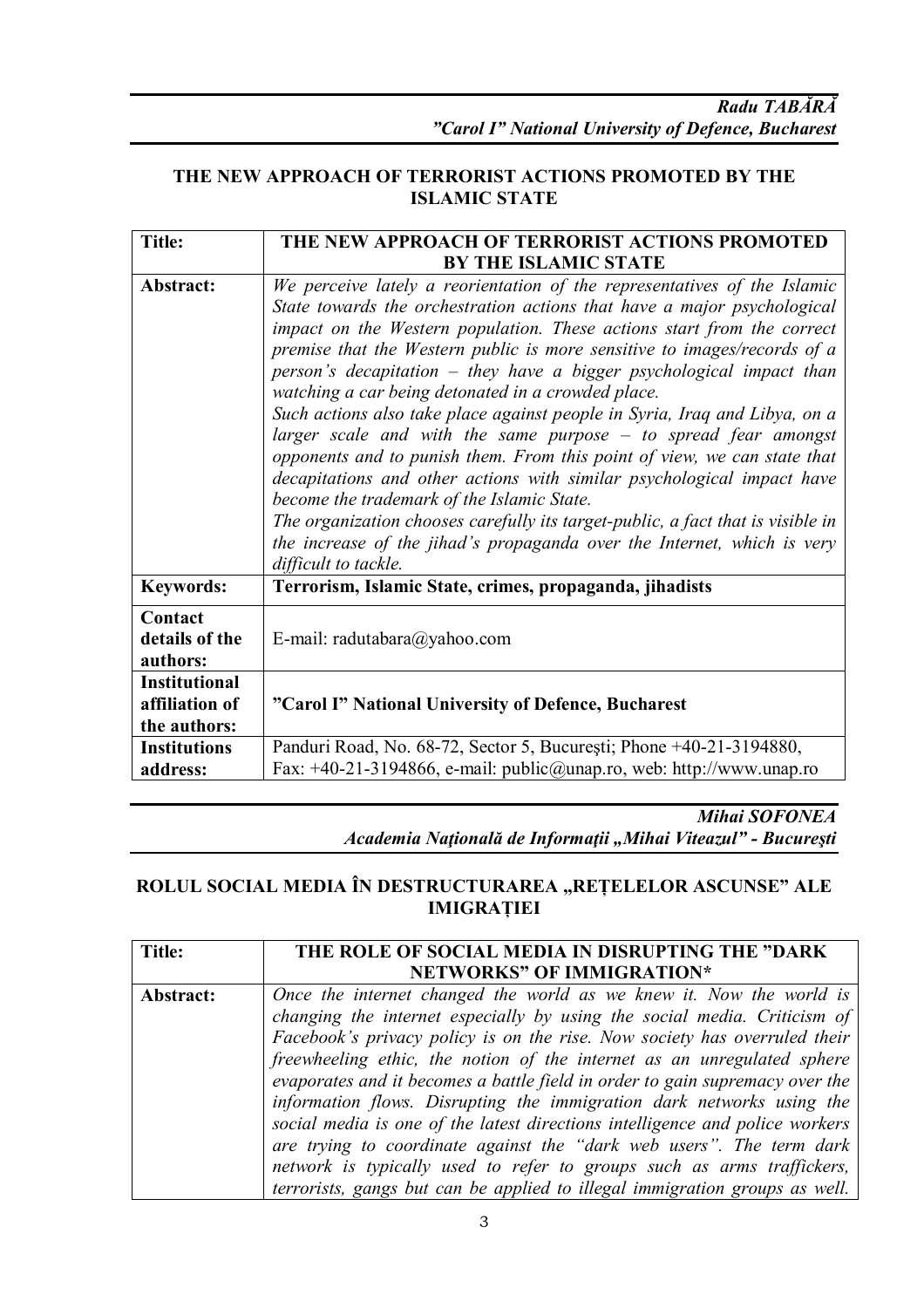| <b>Keywords:</b>                                       | The article aims is to provide a general overlook about the immigration and<br>the fight for the supremacy of the "shared information" in the virtual world.<br>Social security, Immigration flows, Social media, Romanian society |
|--------------------------------------------------------|------------------------------------------------------------------------------------------------------------------------------------------------------------------------------------------------------------------------------------|
| Contact<br>details of the<br>authors:                  | E-mail: sofoneamihai@yahoo.com                                                                                                                                                                                                     |
| <b>Institutional</b><br>affiliation of<br>the authors: | "Mihai Viteazul" National Intelligence Academy, Bucharest                                                                                                                                                                          |
| <b>Institutions</b><br>address:                        | 20 Odăi street, Bucharest, Romania, web: http://animy.ro                                                                                                                                                                           |

#### *Aurelian RAŢIU "Nicolae Bălcescu" Land Forces Academy of Sibiu Military Management Faculty*

#### **THE CHARACTERISTICS OF INSURGENCY ACTIONS IN AN URBAN ENVIRONMENT**

| <b>Title:</b>          | THE CHARACTERISTICS OF INSURGENCY ACTIONS IN AN                              |
|------------------------|------------------------------------------------------------------------------|
|                        | <b>URBAN ENVIRONMENT</b>                                                     |
| Abstract:              | The purpose of the present paper is to analyse why and how urban             |
|                        | insurgencies affect the counterinsurgency effort, which are the leavers that |
|                        | the insurgents use to get the upper hand and negate the state's power. A     |
|                        | comprehensive understanding of these factors leads to a better               |
|                        | understanding of the phenomenon of urban insurgency. Another target for      |
|                        | this paper is to present the broad conceptual frame of insurgencies and      |
|                        | urban insurgencies in particular for people wanting to get in contact with   |
|                        | this topic. This research intends to analyse a few factors that influence an |
|                        | insurgency in an urban environment and say how and why these factors         |
|                        | affect the counterinsurgency effort                                          |
|                        | Within the urban insurgencies, the forces fighting these insurgencies are    |
|                        | shaped and influenced by various factors that are more or less under their   |
|                        | control. Urban military tactics in conjunction with political means have to  |
|                        | react to unexpected events caused by insurgents, thus leading to a chess     |
|                        | like structure of events in which each player reacts to the movements of the |
|                        | opponent. A proactive attitude from both sides sometimes leads to a          |
|                        | stalemate that can protract the conflict for years. Combating this kind of   |
|                        | danger requires a joint effort from all of the state's branches and          |
|                        | structures.                                                                  |
| <b>Keywords:</b>       | Insurgency, Urban<br>environment,<br>Counterinsurgency,<br>Rural             |
|                        | environment, Effects on counterinsurgency operations                         |
| <b>Contact details</b> | E-mail: aurelian ratiu@yahoo.com                                             |
| of the authors:        |                                                                              |
| <b>Institutional</b>   | "Nicolae Bălcescu" Land Forces Academy, Sibiu, Military                      |
| affiliation of the     | <b>Management Faculty</b>                                                    |
| authors:               |                                                                              |
| <b>Institutions</b>    | Revoluției Street, No. 3-5, Phone: +40-269-432990, Fax: +40-269-215554,      |
| address:               | e-mail: office@armyacademy.ro, web: http://www.armyacademy.ro/               |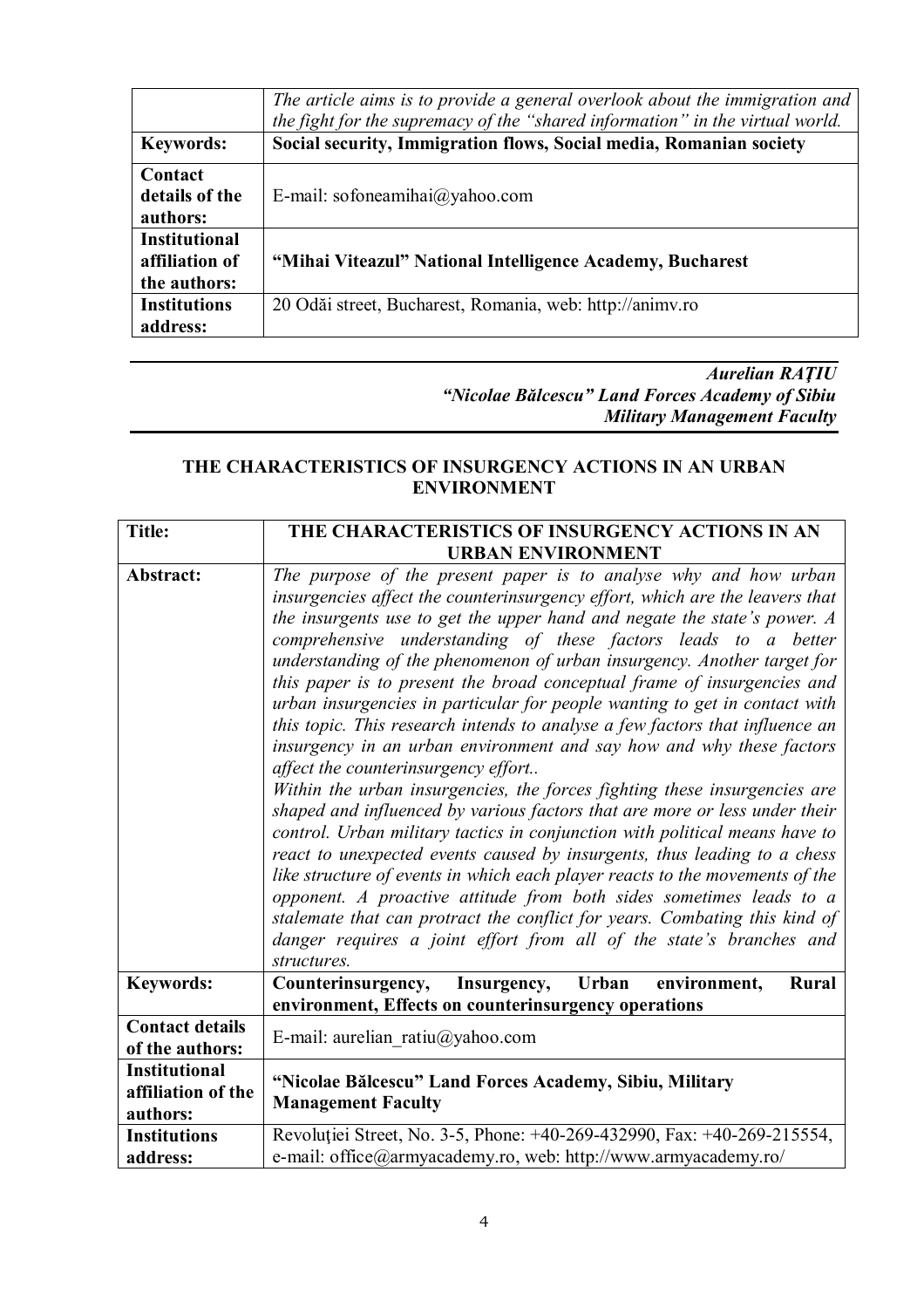#### **SOCIO-POLITICAL TREATMENT OF ETHNIC CHINESE IN SOUTHEAST ASIA – DECEASED ANGER OR DECEASED INCLUSION?**

| <b>Title:</b>                | SOCIO-POLITICAL TREATMENT OF ETHNIC CHINESE IN                            |
|------------------------------|---------------------------------------------------------------------------|
|                              | <b>SOUTHEAST ASIA - DECEASED ANGER OR DECEASED</b>                        |
|                              | <b>INCLUSION?</b>                                                         |
| Abstract:                    | Getting in touch with the true essence of ethnicity-treatment in the host |
|                              | countries of Southeast Asia is a multi-faceted, yet touchy dealing,       |
|                              | especially when the ethnicity in question is the Chinese one. In this     |
|                              | article, we will be trying to classify in two categories the information  |
|                              | regarding the Chinese diaspora in Southeast Asia.                         |
|                              | The first category of information looks closely into the forms of past    |
|                              | Chinese mobilization in Southeast Asia, and into the range of approach    |
|                              | that was advanced by the Imperial authorities, regarding the scintilla of |
|                              | this process.                                                             |
|                              | The second category of information accedes to reflections on the current  |
|                              | policies of integration of ethnic Chinese in the domestic milieus of the  |
|                              | regional states of Southeast Asia, setting ashore evidences of modern     |
|                              | aggregation of facts.                                                     |
| <b>Keywords:</b>             | Ethnic Chinese; Chinese Mass Mobilization; Social Inclusion; Social       |
|                              | <b>Integration; Discriminatory Behavior.</b>                              |
| Contact                      |                                                                           |
| details of the               | E-mail: bianca.berna@yahoo.it                                             |
| authors:                     |                                                                           |
| <b>Institutional</b>         |                                                                           |
| affiliation<br><sub>of</sub> | Lumina-The University of South-East Europe                                |
| the authors:                 |                                                                           |
| <b>Institutions</b>          | Sos. Colentina nr.64b, Sector 2, 021187 București, Tel: 0212403022        |
| address:                     |                                                                           |

*Roxana-Ioana BANCIU Center for European Policy Evaluation*

#### **ARMENIA ȘI UNIUNEA EUROPEANĂ. ROLUL PARTENERIATULUI ESTIC**

| Title:           | ARMENIA AND THE EUROPEAN UNION. THE ROLE OF THE                                                                                                                                                                                                                                                                                                                                                                 |
|------------------|-----------------------------------------------------------------------------------------------------------------------------------------------------------------------------------------------------------------------------------------------------------------------------------------------------------------------------------------------------------------------------------------------------------------|
|                  | <b>EASTERN PARTNERSHIP</b>                                                                                                                                                                                                                                                                                                                                                                                      |
| Abstract:        | The article is about how Russia uses its foreign policy and soft power to<br>attract and maintain its influence in Armenia.<br>This country in the Eastern Partnership will be analyzed politically and<br>strategically in relation to Russia.<br>All the background of Armenia since 2009 will be written again with<br>specific accent on the policy making of Russia that influenced Yerevan's<br>decision. |
| <b>Keywords:</b> | <b>Foreign Policy, Security, Influence, Near Abroad, South Caucasus</b>                                                                                                                                                                                                                                                                                                                                         |
| Contact          |                                                                                                                                                                                                                                                                                                                                                                                                                 |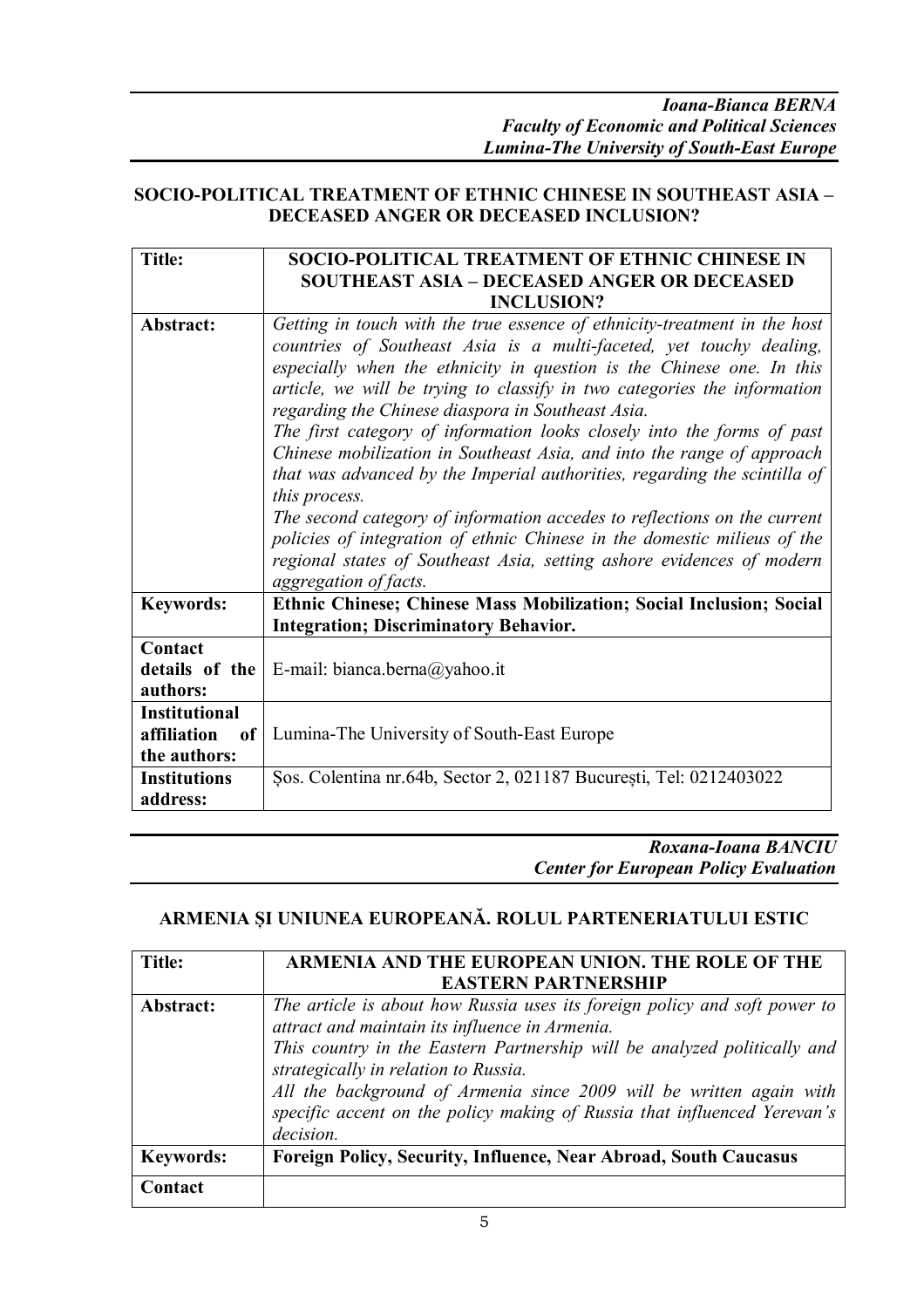| details of the       | E-mail: roxanaibanciu@yahoo.com                                         |
|----------------------|-------------------------------------------------------------------------|
| authors:             |                                                                         |
| <b>Institutional</b> |                                                                         |
| affiliation of       | <b>Center for European Policy Evaluation</b>                            |
| the authors:         |                                                                         |
| <b>Institutions</b>  | Str. Fizicienilor, nr. 16, bl. 10A, sc. 1, ap. 19, sector 3, București, |
| address:             | cepeoffice@gmail.com,<br>0722-773.779,<br>http://cepeoffice.com/,       |
|                      | office.cepe@yahoo.ro                                                    |

*Viorica ȚÎCU Faculty of International Relations, Political Sciences and Journalism, Free International University of Moldova*

#### **DNIESTER REGION IN THE GEOSTRATEGY OF RUSSIAN FEDERATION**

| <b>Title:</b>          | <b>DNIESTER REGION</b>                                                                                                                                                                                                                                                                                                                                                                                                                                                                                                                                                                                                                                                                                                                                                                                                                                                                                                                                                                                                                                                                                                                                                                                                                                                                                                                                                                                                                                              |
|------------------------|---------------------------------------------------------------------------------------------------------------------------------------------------------------------------------------------------------------------------------------------------------------------------------------------------------------------------------------------------------------------------------------------------------------------------------------------------------------------------------------------------------------------------------------------------------------------------------------------------------------------------------------------------------------------------------------------------------------------------------------------------------------------------------------------------------------------------------------------------------------------------------------------------------------------------------------------------------------------------------------------------------------------------------------------------------------------------------------------------------------------------------------------------------------------------------------------------------------------------------------------------------------------------------------------------------------------------------------------------------------------------------------------------------------------------------------------------------------------|
|                        | IN THE GEOSTRATEGY OF RUSSIAN FEDERATION                                                                                                                                                                                                                                                                                                                                                                                                                                                                                                                                                                                                                                                                                                                                                                                                                                                                                                                                                                                                                                                                                                                                                                                                                                                                                                                                                                                                                            |
| Abstract:              | This article represents a geopolitical and geostrategic analysis of the<br>Dniester region, a geopolitical ensemble, formed from of the triangle<br>Republic of Moldova, Transnistria and Ukraine, located between two<br>power centers - West and Russian Federation. The arguments will be<br>presented according to several directions. The first one will describe the<br>geopolitical decryption of the space we have mentioned, respectively<br>determining the frameworks of a geopolitical analysis, allowing to<br>understand the evolutions and the dynamics that marked this space. Then<br>we will pass to the assessment of the region from the perspective of<br>security dimensions, the delimitation of the Dniester zone as security<br>region, pointing out the wide significance the concept got since 1991 and<br>which has to be taken into consideration also in the case of this region.<br>Recently, to these favorable premises concerning the geostrategy and<br>security region joined another one, as important and with a potential that<br>cannot be ignored. We speak here about the geostrategic situation of the<br>Dniester region in the light of the Ukrainian crisis that makes the interest<br>for the Dniester region to increase; plus the necessity of a global strategy<br>becomes more vital. We will review these geopolitical evolutions, which<br>announce significant geostrategic changes with direct impact on the |
|                        | Dniester region.                                                                                                                                                                                                                                                                                                                                                                                                                                                                                                                                                                                                                                                                                                                                                                                                                                                                                                                                                                                                                                                                                                                                                                                                                                                                                                                                                                                                                                                    |
| <b>Keywords:</b>       | Russian Federation, Dniester Region, Republic of Moldova, Ukraine,<br>Near Abroad, Geostrategy, Borders, Interests.                                                                                                                                                                                                                                                                                                                                                                                                                                                                                                                                                                                                                                                                                                                                                                                                                                                                                                                                                                                                                                                                                                                                                                                                                                                                                                                                                 |
| <b>Contact details</b> |                                                                                                                                                                                                                                                                                                                                                                                                                                                                                                                                                                                                                                                                                                                                                                                                                                                                                                                                                                                                                                                                                                                                                                                                                                                                                                                                                                                                                                                                     |
| of the authors:        | E-mail: ticuviorica@yahoo.com                                                                                                                                                                                                                                                                                                                                                                                                                                                                                                                                                                                                                                                                                                                                                                                                                                                                                                                                                                                                                                                                                                                                                                                                                                                                                                                                                                                                                                       |
| <b>Institutional</b>   | Free International University of Moldova, Faculty of International                                                                                                                                                                                                                                                                                                                                                                                                                                                                                                                                                                                                                                                                                                                                                                                                                                                                                                                                                                                                                                                                                                                                                                                                                                                                                                                                                                                                  |
| affiliation of the     | <b>Relations, Political Sciences and Journalism</b>                                                                                                                                                                                                                                                                                                                                                                                                                                                                                                                                                                                                                                                                                                                                                                                                                                                                                                                                                                                                                                                                                                                                                                                                                                                                                                                                                                                                                 |
| authors:               |                                                                                                                                                                                                                                                                                                                                                                                                                                                                                                                                                                                                                                                                                                                                                                                                                                                                                                                                                                                                                                                                                                                                                                                                                                                                                                                                                                                                                                                                     |
| <b>Institutions</b>    | 52 Vlaicu Pircalab Street, Chisinau, MD-2012, Republic of Moldova.                                                                                                                                                                                                                                                                                                                                                                                                                                                                                                                                                                                                                                                                                                                                                                                                                                                                                                                                                                                                                                                                                                                                                                                                                                                                                                                                                                                                  |
| address:               | Phone: (+373 22) 220029; phone/Fax: (+373 22) 220028                                                                                                                                                                                                                                                                                                                                                                                                                                                                                                                                                                                                                                                                                                                                                                                                                                                                                                                                                                                                                                                                                                                                                                                                                                                                                                                                                                                                                |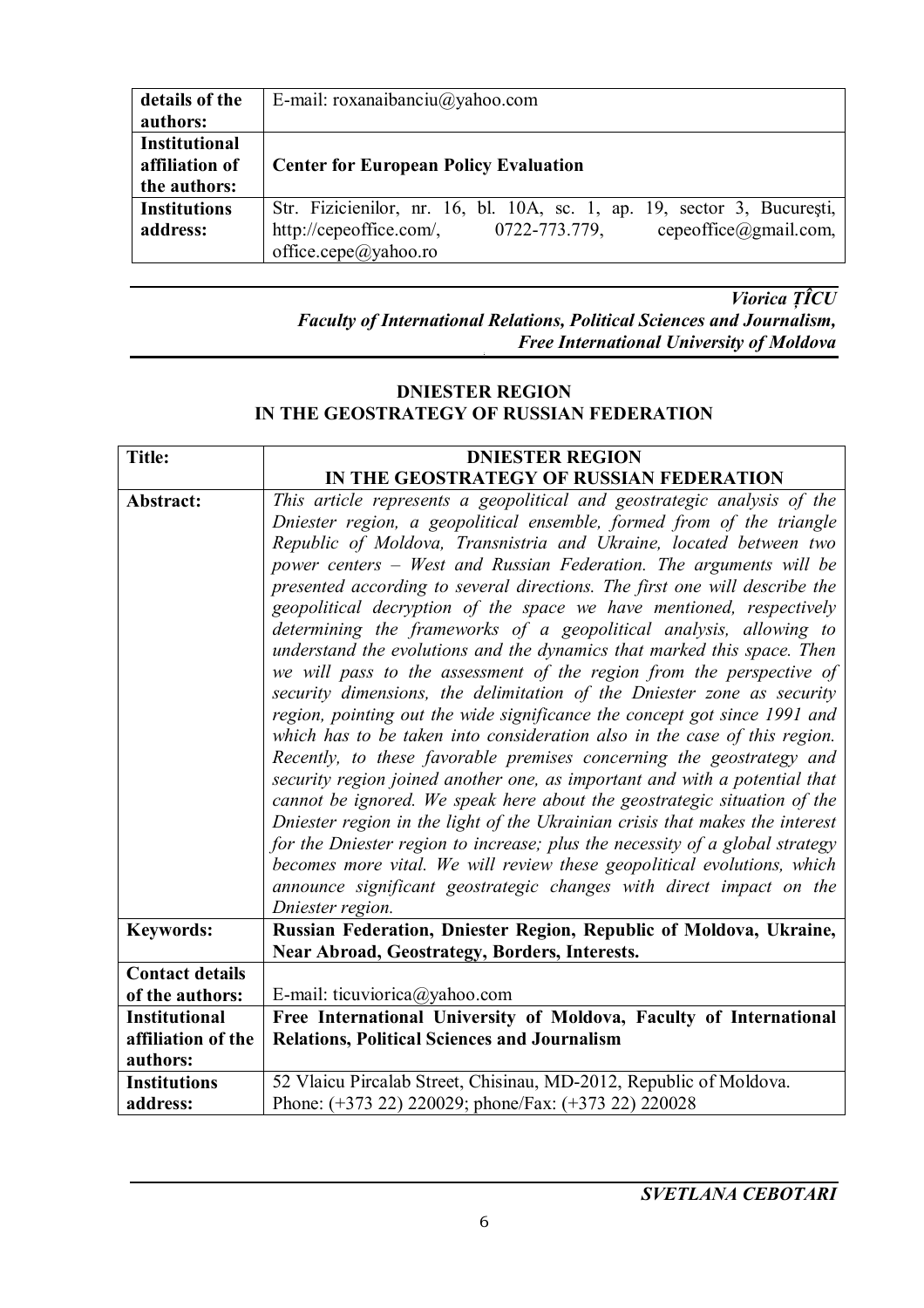#### **EVOLUȚIA POLITICII EXTERNE ȘI A INTERESULUI NAȚIONAL AL FEDERAȚIEI RUSE ÎN CONTEXTUL NOILOR METAMORFOZE GEOPOLITICE**

| <b>Title:</b>        | THE EVOLUTION OF THE FOREIGN POLICY AND THE                                            |
|----------------------|----------------------------------------------------------------------------------------|
|                      | NATIONAL INTEREST OF THE RUSSIAN FEDERATION IN                                         |
|                      | THE CONTEXT OF THE NEW GEOPOLITICAL                                                    |
|                      | <b>METAMORPHOSIS</b>                                                                   |
| Abstract:            | The $20th$ century ended with the disappearance of an empire, the                      |
|                      | importance of which can only be established throughout history. It was                 |
|                      | extraordinary, a state that had been created for about a century ceased to             |
|                      | exist. The collapse of the Soviet Union, the biggest empire with a territory           |
|                      | of 22,402,200 km <sup>2</sup> , which had direct access to three oceans, the Atlantic, |
|                      | the Pacific and the Arctic Ocean, the state which had direct and land                  |
|                      | access to the European Community, China and India with vast natural                    |
|                      | resources, caused a geopolitical confusion on the international arena,                 |
|                      | concurring to the creation of a "black hole" in the center of Eurasia.                 |
|                      | This article presents an analysis of the foreign policy of the Russian                 |
|                      | Federation through a political trend related to the foreign policy vectors             |
|                      | state: "occidentalists", "statehood supporters"<br>of<br>the<br>and                    |
|                      | 'civilizationists". It also contains an analysis of geostrategic interests'            |
|                      | formation, as well as of the foreign policy vectors of the Russian                     |
|                      | Federation from the perspective of the Russian political leaders'                      |
|                      | succession and from the perspective of analyzing the main documents of                 |
|                      | the "Concept of foreign policy of the Russian Federation", which                       |
|                      | embraces the basic directions of the foreign policy. Thus, the article                 |
|                      | highlights and analyzes eight stages of the Russian foreign policy                     |
|                      | formation.                                                                             |
| <b>Keywords:</b>     | space, Russian Federation, national interest,<br>Forein policy,                        |
|                      | economical- comercial relations, geostrategical interests, influence                   |
|                      | sphere, strategy.                                                                      |
| details<br>Contact   |                                                                                        |
| of the authors:      | E-mail: svetlana.cebotari@mail.ru                                                      |
|                      |                                                                                        |
| <b>Institutional</b> |                                                                                        |
| affiliation of the   | The State University of Moldova                                                        |
| authors:             |                                                                                        |
| <b>Institutions</b>  | A. Mateevici 60 str., Chișinău, Tel. +373 797122                                       |
| address:             |                                                                                        |

*Nicoleta Anne-Marie MUNTEANU Lucian Blaga University of Sibiu Faculty of Social Sciences and HumanitiesDepartament of International Relations, Political Science and Security Studies*

#### **MEASUREMENTS AND SPACE IN MODERN MILITARY OPERATIONS**

**Title:**

#### **MEASUREMENTS AND SPACE IN MODERN MILITARY OPERATIONS\***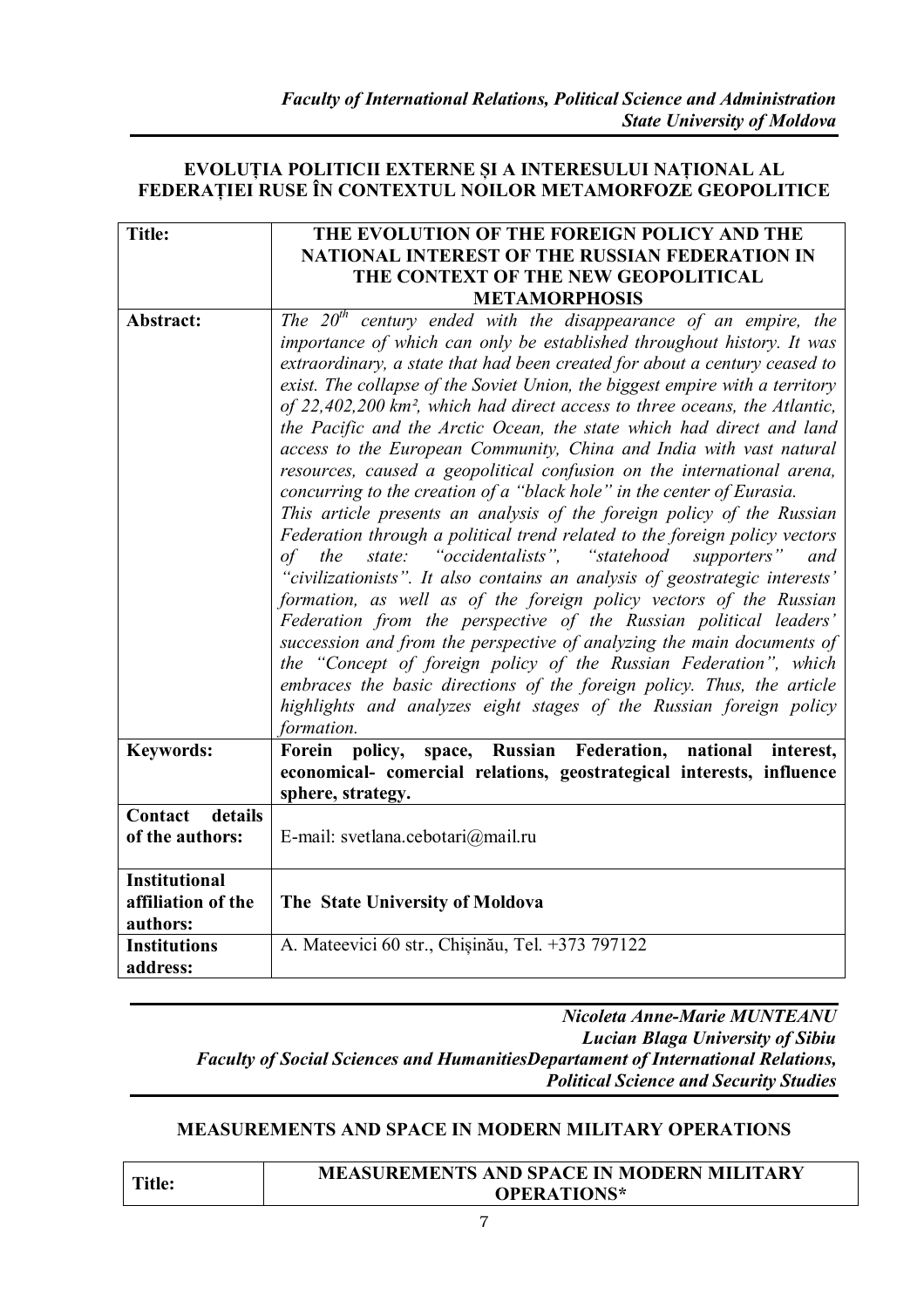| Abstract:                                              | Contemporaneousness demonstrates, more than ever, that the security<br>environment is directly influenced by a number of economic factors,<br>political, social, environmental, informational, and some interest.<br>The configuration of the security environment is in close dependence on the<br>technical evolution processes of regionalization and globalization, economic<br>disparities, environmental degradation and a growing number of terrorist<br><i>actions.</i><br>All these elements directly affect the characteristics of contemporary military<br>operations. |
|--------------------------------------------------------|-----------------------------------------------------------------------------------------------------------------------------------------------------------------------------------------------------------------------------------------------------------------------------------------------------------------------------------------------------------------------------------------------------------------------------------------------------------------------------------------------------------------------------------------------------------------------------------|
| <b>Keywords:</b>                                       | Military operations, Space, Determinations, Battle space, Influences                                                                                                                                                                                                                                                                                                                                                                                                                                                                                                              |
| <b>Contact details</b><br>of the authors:              | E-mail: nicoleta.munteanu@ulbsibiu.ro                                                                                                                                                                                                                                                                                                                                                                                                                                                                                                                                             |
| <b>Institutional</b><br>affiliation of<br>the authors: | "Lucian Blaga" University of Sibiu, Faculty of Social Sciences and<br>Humanities                                                                                                                                                                                                                                                                                                                                                                                                                                                                                                  |
| <b>Institutions</b><br>address:                        | Calea Dumbrăvii Street, No. 34, Phone: +40.269.422.169, Fax:<br>040.269.422.169, e-mail: spriss@ulbsibiu.ro, web: http://spriss.ulbsibiu.ro                                                                                                                                                                                                                                                                                                                                                                                                                                       |

*Flavius-Mircea Stan University of Bucharest Faculty of History*

#### **RELAȚIILE UNIUNII EUROPENE CU AZERBAIDJAN. STADIU ȘI PERSPECTIVĂ**

| <b>Title:</b>        | THE RELATIONS BETWEEN THE EUROPEAN UNION AND                               |
|----------------------|----------------------------------------------------------------------------|
|                      | <b>AZERBAIDJAN. STAGE AND PERSPECTIVE</b>                                  |
| Abstract:            | The present paper serves as an evaluation of the PaE in Azerbaidjan, since |
|                      | its lauching on the 7th of May 2009 which took place in Praga to the       |
|                      | Vilnius Summit, taking place between the 18th-19th of november 2013.       |
|                      | It focuses on the results of the implementation process of PaE in          |
|                      | Azerbaidjan up to present and on the perspectives of this political        |
|                      | <i>initiative.</i>                                                         |
| <b>Keywords:</b>     | Eastern Partnership, Foreign Policy, Association Agreement, security,      |
|                      | free comerce, democracy, Caucasus                                          |
| Contact              |                                                                            |
| details of the       | E-mail: stanmircea90@gmail.com                                             |
| authors:             |                                                                            |
| <b>Institutional</b> |                                                                            |
| affiliation of       | <b>Faculty of History, University of Bucharest</b>                         |
| the authors:         |                                                                            |
| <b>Institutions</b>  | Bd. Regina Elisabeta 4-12 Sector 5, cod 030018, București,                 |
| address:             | Tel: 021.314.53.89, 021.314.53.89, Tel/Fax: 021.310.06.80                  |
|                      | Email: secretariat@istorie.unibuc.ro                                       |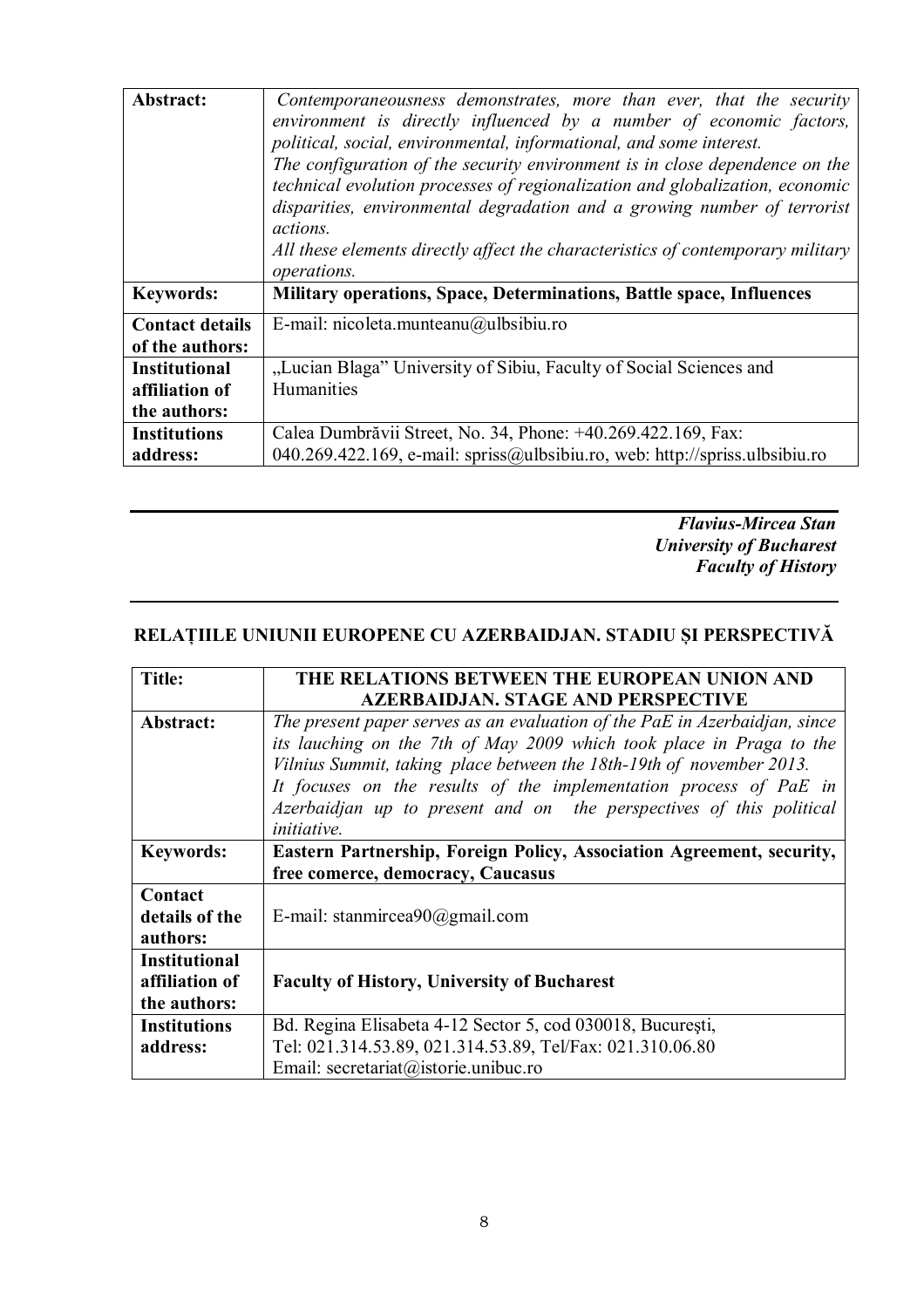#### **ASPECTS CONCERNING CONFLICTING ISSUES BETWEEN NICOLAE CEAUȘESCU AND SECURITATE (1956 - 1973)**

| <b>Title:</b>                         | ASPECTS CONCERNING CONFLICTING ISSUES BETWEEN                                                                                                                                                                                                                                                                                                                                                                                                                                                                                                                                                                                                                                                                                                                                                                                                                                                                                                                                                                                                                                                                        |
|---------------------------------------|----------------------------------------------------------------------------------------------------------------------------------------------------------------------------------------------------------------------------------------------------------------------------------------------------------------------------------------------------------------------------------------------------------------------------------------------------------------------------------------------------------------------------------------------------------------------------------------------------------------------------------------------------------------------------------------------------------------------------------------------------------------------------------------------------------------------------------------------------------------------------------------------------------------------------------------------------------------------------------------------------------------------------------------------------------------------------------------------------------------------|
|                                       | NICOLAE CEAUȘESCU AND SECURITATE (1956 - 1973)                                                                                                                                                                                                                                                                                                                                                                                                                                                                                                                                                                                                                                                                                                                                                                                                                                                                                                                                                                                                                                                                       |
| Abstract:                             | In the context in which the former institution of "Securitate" - "state inside<br>state", protected by Stalin and developed by the Soviet counselors, was<br>about to become a simple instrument, subordinated to the party and also the<br>government, basically, a conflict was triggered between Securitate and<br>Nicolae Ceaușescu, who was secretary of the Central Committee of the<br>R.W.P., responsible of the Securitate's activity.<br>The leadership of Securitate received with dissatisfaction the assessments<br>made by Ceausescu, and in general by the party, regarding its activity. The<br>members of Securitate considered that they had great merits in the<br>establishment, maintenance and the progress of the state socialist regime,<br>that without them, it would have been impossible to establish the regime and<br>to set the country on the course of progress and develop it on the line of new<br>political orientations, just so that out of the blue, to end up soiled by the way<br>in which it was criticized at the secretariat level of the Central Committee of<br>R.W.P. |
| <b>Keywords:</b>                      | Securitate, security, Nicolae Ceaușescu, conflict, betrayal, espionage                                                                                                                                                                                                                                                                                                                                                                                                                                                                                                                                                                                                                                                                                                                                                                                                                                                                                                                                                                                                                                               |
| Contact<br>details of the<br>authors: | E-mail: corvinlupuro@yahoo.com                                                                                                                                                                                                                                                                                                                                                                                                                                                                                                                                                                                                                                                                                                                                                                                                                                                                                                                                                                                                                                                                                       |
| <b>Institutional</b>                  | Lucian Blaga University in Sibiu, Romania,                                                                                                                                                                                                                                                                                                                                                                                                                                                                                                                                                                                                                                                                                                                                                                                                                                                                                                                                                                                                                                                                           |
| affiliation of                        | Department of International Relations, Political Science and Securitate                                                                                                                                                                                                                                                                                                                                                                                                                                                                                                                                                                                                                                                                                                                                                                                                                                                                                                                                                                                                                                              |
| the authors:                          | <b>Studies</b>                                                                                                                                                                                                                                                                                                                                                                                                                                                                                                                                                                                                                                                                                                                                                                                                                                                                                                                                                                                                                                                                                                       |
| <b>Institutions</b>                   | Calea Dumbrăvii Street, No. 34, 550324, Sibiu, Romania,                                                                                                                                                                                                                                                                                                                                                                                                                                                                                                                                                                                                                                                                                                                                                                                                                                                                                                                                                                                                                                                              |
| address:                              | Phone: 0040269422169                                                                                                                                                                                                                                                                                                                                                                                                                                                                                                                                                                                                                                                                                                                                                                                                                                                                                                                                                                                                                                                                                                 |

*Vasile TABĂRĂ Lucian Blaga University of Sibiu Faculty of Social Sciences and Humanities Departament of International Relations, Political Science and Security Studies*

#### **ATRIBUŢIILE STRUCTURILOR ŞI AUTORITĂŢILOR PUBLICE ÎN DOMENIUL PROTECŢIEI CIVILE**

| <b>Title:</b> | THE COMPETENCES OF THE PUBLIC STRUCTURES AND<br><b>AUTHORITIES IN THE FIELD OF CIVIL PROTECTION</b>                                                      |
|---------------|----------------------------------------------------------------------------------------------------------------------------------------------------------|
| Abstract:     | The civil protection, component of the national security system, evolved<br>from the passive protection to the anti-aerial protection, and then to civil |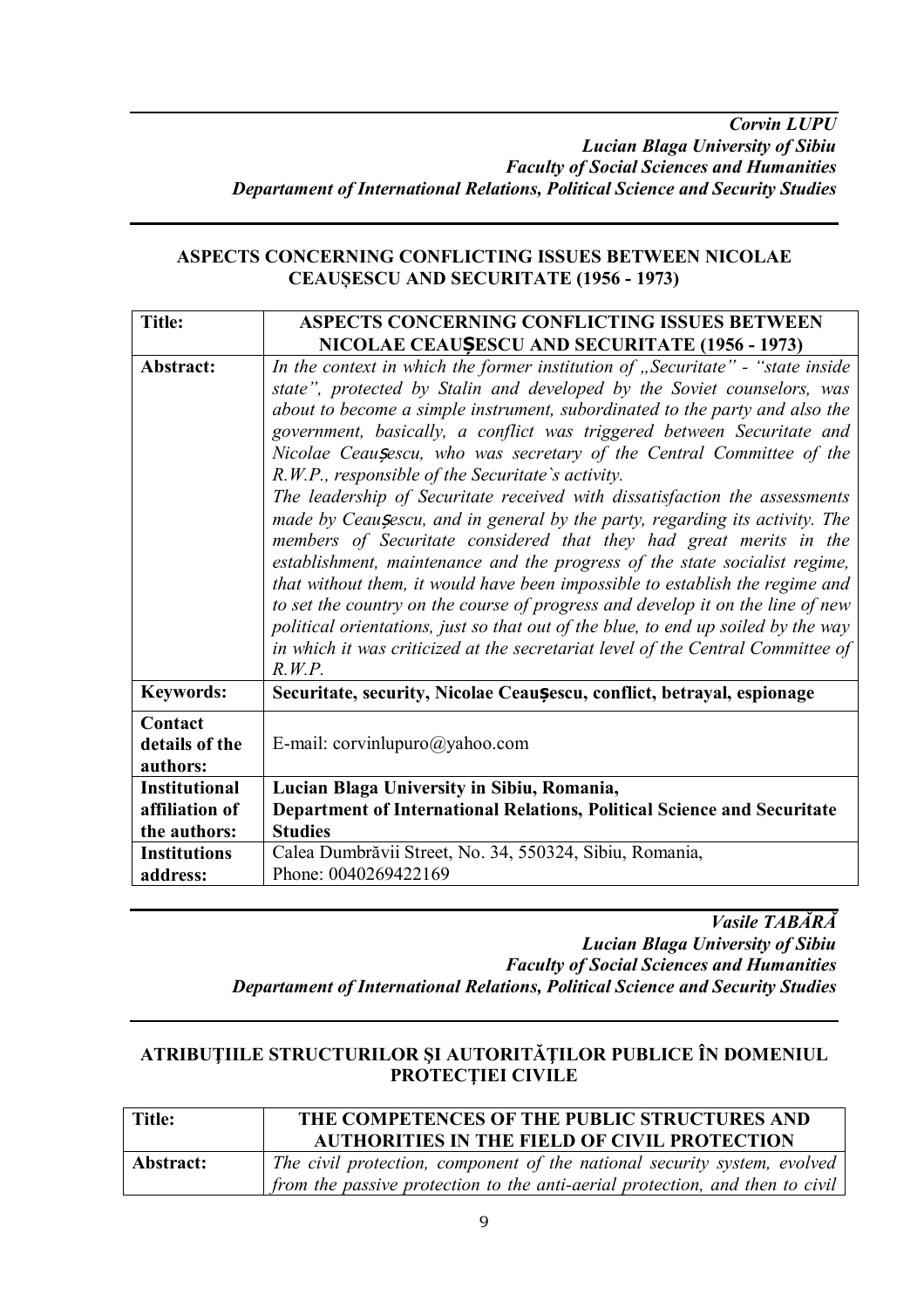|                                           | defence and, nowadays, to civil protection. The effects of the emergency<br>situation cannot be avoided but they can be managed and their impact can<br>be reduced. Therefore, preventing the surprise in emergency situations<br>generated by the occurrence of special events is important and necessary,<br>even though the costs occur in the present and the benefits in the future.<br>The National System for the Management of the Emergency Situations<br>(SNMSU) is meant to coordinate the activity of the authorities and<br>institutions involved in preventing and managing the emergency situations<br>with a view to use efficiently the human, material and financial resources<br>necessary for such an activity. Within SNMSU an important role is<br>allocated to the General Inspectorate for Emergency Situations (IGSU), a<br>special body subordinated to the Ministry of Internal Affairs, which has as<br>main tasks: the unitary and permanent coordination of the activity of<br>preventing and managing emergency situations and the activity of the<br>territorial departments for emergency situations, created as separate<br>services.<br>Special roles in the activity of civil protection have the prefect, who is the<br>president of the territorial committee for emergency situations, and the<br>mayor, who is the president of the local committee for emergency<br>situations. |
|-------------------------------------------|--------------------------------------------------------------------------------------------------------------------------------------------------------------------------------------------------------------------------------------------------------------------------------------------------------------------------------------------------------------------------------------------------------------------------------------------------------------------------------------------------------------------------------------------------------------------------------------------------------------------------------------------------------------------------------------------------------------------------------------------------------------------------------------------------------------------------------------------------------------------------------------------------------------------------------------------------------------------------------------------------------------------------------------------------------------------------------------------------------------------------------------------------------------------------------------------------------------------------------------------------------------------------------------------------------------------------------------------------------------------------------------------------------------------------|
| <b>Keywords:</b>                          | Civil protection, National security, Public structures and authorities,<br><b>Emergency situation, National Management System for Emergency</b><br><b>Situations</b>                                                                                                                                                                                                                                                                                                                                                                                                                                                                                                                                                                                                                                                                                                                                                                                                                                                                                                                                                                                                                                                                                                                                                                                                                                                     |
| <b>Contact details</b><br>of the authors: | E-mail: vasile.tabara@ulbsibiu.ro                                                                                                                                                                                                                                                                                                                                                                                                                                                                                                                                                                                                                                                                                                                                                                                                                                                                                                                                                                                                                                                                                                                                                                                                                                                                                                                                                                                        |
| <b>Institutional</b>                      | Lucian Blaga University of Sibiu, Faculty of Social Sciences and                                                                                                                                                                                                                                                                                                                                                                                                                                                                                                                                                                                                                                                                                                                                                                                                                                                                                                                                                                                                                                                                                                                                                                                                                                                                                                                                                         |
| affiliation of                            | Humanities - Department of International relations, Political Science                                                                                                                                                                                                                                                                                                                                                                                                                                                                                                                                                                                                                                                                                                                                                                                                                                                                                                                                                                                                                                                                                                                                                                                                                                                                                                                                                    |
| the authors:                              | and Security Studies                                                                                                                                                                                                                                                                                                                                                                                                                                                                                                                                                                                                                                                                                                                                                                                                                                                                                                                                                                                                                                                                                                                                                                                                                                                                                                                                                                                                     |
| <b>Institutions</b>                       | Calea Dumbrăvii Street, No. 34, Phone: +40.269.422.169, Fax:                                                                                                                                                                                                                                                                                                                                                                                                                                                                                                                                                                                                                                                                                                                                                                                                                                                                                                                                                                                                                                                                                                                                                                                                                                                                                                                                                             |
| address:                                  | +40.269.422.169, e-mail: spriss@ulbsibiu.ro, web: http://spriss.ulbsibiu.ro                                                                                                                                                                                                                                                                                                                                                                                                                                                                                                                                                                                                                                                                                                                                                                                                                                                                                                                                                                                                                                                                                                                                                                                                                                                                                                                                              |

*Lubov V. MOLDAVAN Institute of Economy and Forecasting National Academy of Sciences, Kyiv*

#### **ECONOMIC SECURITY OF UKRAINE RURAL AREAS: THE THREATS AND MECHANISMS TO MINIMIZE THEM**

| Title:           | <b>ECONOMIC SECURITY OF UKRAINE RURAL AREAS: THE</b>                                                                                                                                                                                                                                                                                  |
|------------------|---------------------------------------------------------------------------------------------------------------------------------------------------------------------------------------------------------------------------------------------------------------------------------------------------------------------------------------|
|                  | THREATS AND MECHANISMS TO MINIMIZE THEM                                                                                                                                                                                                                                                                                               |
| Abstract:        | Specifics of rural areas and substantive nature of their economic security<br>have been established.<br>Threats to economic security in rural areas due to imperfection of agrarian<br>reforms, transition to market-oriented economy and anticipated<br>implementation of the EU-Ukraine Association Agreement have been<br>studied. |
|                  | A set of mechanisms to minimize negative impacts on socio-economic and<br>environmental development of rural areas has been proposed.                                                                                                                                                                                                 |
| <b>Keywords:</b> | Rural area, economic security, agriculture, rural population<br>employment, arable area environment, threats/risks.                                                                                                                                                                                                                   |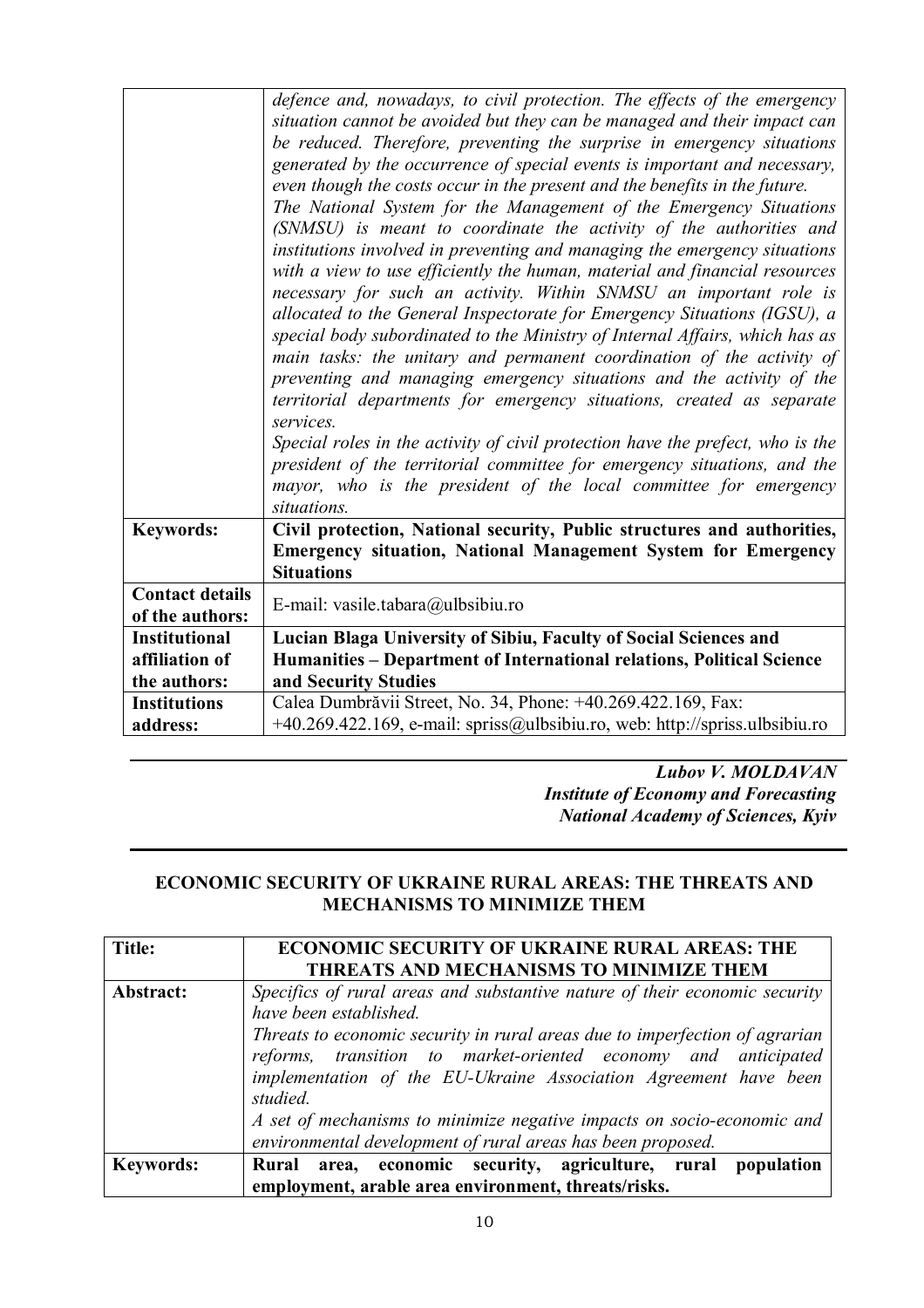| <b>Contact details</b> |                                                                          |
|------------------------|--------------------------------------------------------------------------|
| of the authors:        | E-mail: agroreforms@yahoo.com                                            |
| <b>Institutional</b>   | <b>Institute of Economy and Forecasting National Academy of Sciences</b> |
| affiliation of         | Kyiv, Ukraine                                                            |
| the authors:           |                                                                          |
| <b>Institutions</b>    | 26 Panasa Mirnogo str., Kyiv, 01011, Ukraine, fax: +38 (044) 280 88 69,  |
| address:               | http://ief.org.ua/                                                       |
|                        |                                                                          |

*Andriy V. STAVYTSKYY Taras Shevchenko National University of Kyiv Oleksandra O. PROKOPENKO Taras Shevchenko National University of Kyiv*

#### **AN ANALYSIS OF THE FOOD SECURITY DEPENDENCE WORLDWIDE**

| <b>Title:</b>                                          | An Analysis of the Food Security Dependence Worldwide                                                                                                                                                                                                                                                                                                                                                                                                                                                                                          |
|--------------------------------------------------------|------------------------------------------------------------------------------------------------------------------------------------------------------------------------------------------------------------------------------------------------------------------------------------------------------------------------------------------------------------------------------------------------------------------------------------------------------------------------------------------------------------------------------------------------|
| Abstract:                                              | In this paper the problem of national food security is investigated. Food<br>security level is estimated using the developed integral indicator for 41<br>countries. This indicator is based on the food availability, accessibility<br>and food safety. The relationship between this indicator and some<br>macroeconomic parameters and their risks was estimated with the help<br>of panel regression methods that allow to evaluate some special features<br>for each panel (country) and to summarize some general development<br>trends. |
| <b>Keywords:</b>                                       | Food security, Panel regression, Integral indicator, Principal<br>component analysis, Agro-food sector, National economy, GARCH<br>models                                                                                                                                                                                                                                                                                                                                                                                                      |
| <b>Contact details</b>                                 | Andriy Stavytskyy: Office 801, Vasylkivska-str. 90a, Kyiv, 02022,                                                                                                                                                                                                                                                                                                                                                                                                                                                                              |
| of the authors:                                        | Ukraine; Email: a.stavytskyy@gmail.com; Phone: +380677555647                                                                                                                                                                                                                                                                                                                                                                                                                                                                                   |
| <b>Institutional</b><br>affiliation of the<br>authors: | <b>Taras Shevchenko National University of Kyiv</b>                                                                                                                                                                                                                                                                                                                                                                                                                                                                                            |
| <b>Institutions</b><br>address:                        | Office 801, Vasylkivska-str. 90a, Kyiv, 02022, Ukraine; Phone:<br>+380442597043; Web: www.econom.univ.kiev.ua                                                                                                                                                                                                                                                                                                                                                                                                                                  |

#### *BOOK REVIEWS*

**STELIAN SCĂUNAȘ, VASILE TABĂRĂ, EUGEN STRĂUȚIU,** *Political Science, International Relations and Security Studies. International Conference Proceedings – The VIIIth Edition (Sibiu, May 23-25, 2014),* **Editura Universității "Lucian Blaga" din Sibiu, 2014**

#### **(RECENZIE)**

*Iulia CRĂCIUN*